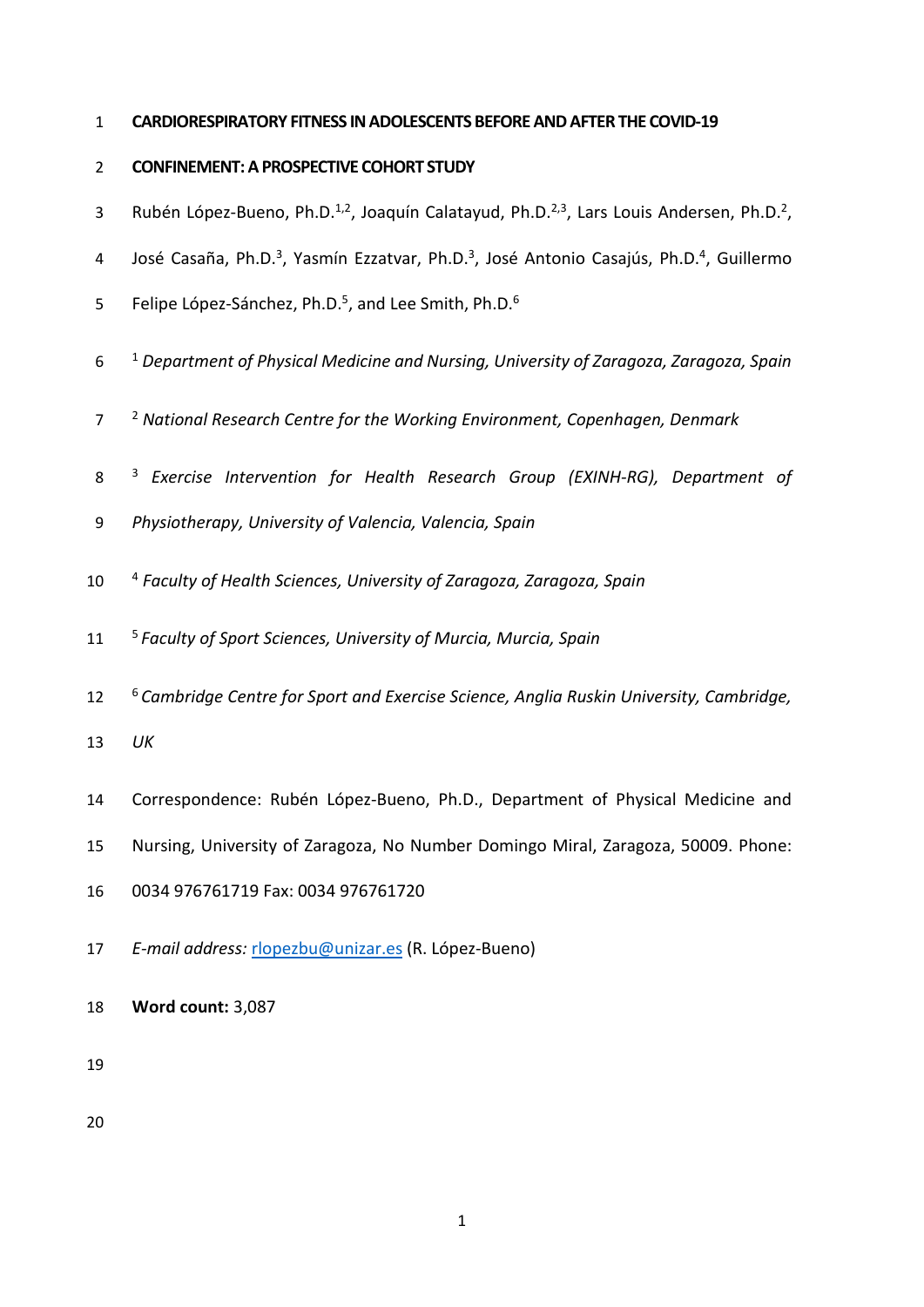**ABSTRACT**

 Long periods of free-movement restrictions may negatively affect cardiorespiratory fitness and health. The present study investigated changes after the COVID-19 24 confinement in maximal oxygen intake (VO<sub>2</sub> max) levels in a sample of 89 Spanish school children aged 12 and 14 years at baseline (49.8% girls). The 20-meter shuttle run test 26 served to estimate  $VO<sub>2</sub>$  max before and after the COVID-19 confinement. Paired t-tests 27 estimated an overall difference of -0.5 ml.kg<sup>-1</sup>.min<sup>-1</sup> (SD 0.3) ( $p = 0.12$ ), whereas the 28 highest significant reductions were observed for girls aged 14 years (-1.5 ml.kg $^{-1}$ .min $^{-1}$ [SD 0.6]  $[p < .05]$ . Boys aged 14 years showed a slight increase (0.4 ml.kg<sup>-1</sup>.min<sup>-1</sup> [SD 0.5] 30 [ $p = .44$ ]), whereas boys aged 12 years presented an important decrease (-1.2 ml.kg<sup>-</sup> 1.min-1 [SD 0.7] [*p* = .14]). Healthy Fitness Zone (HFZ) levels also experienced a decrease of -3.4% as regards to baseline levels over the examined period. All the examined 33 subgroups showed lower levels in relation to a normal  $VO<sub>2</sub>$  max rate development, although girls aged 14, and boys aged 12 years accounted for the highest part. The 35 results indicate that COVID-19 confinement might delay the normal development of  $VO<sub>2</sub>$ max in adolescents. Strategies to tackle this concerning decline are warranted.

**Keywords:** Maximal oxygen peak; Children; Physical fitness; Growth; Lockdown

- **List of abbreviations**
- VO2 max: Maximal Oxygen Intake

BMI: Body Mass Index

- SD: Standard Deviation
- HFZ: Healthy Fitness Zone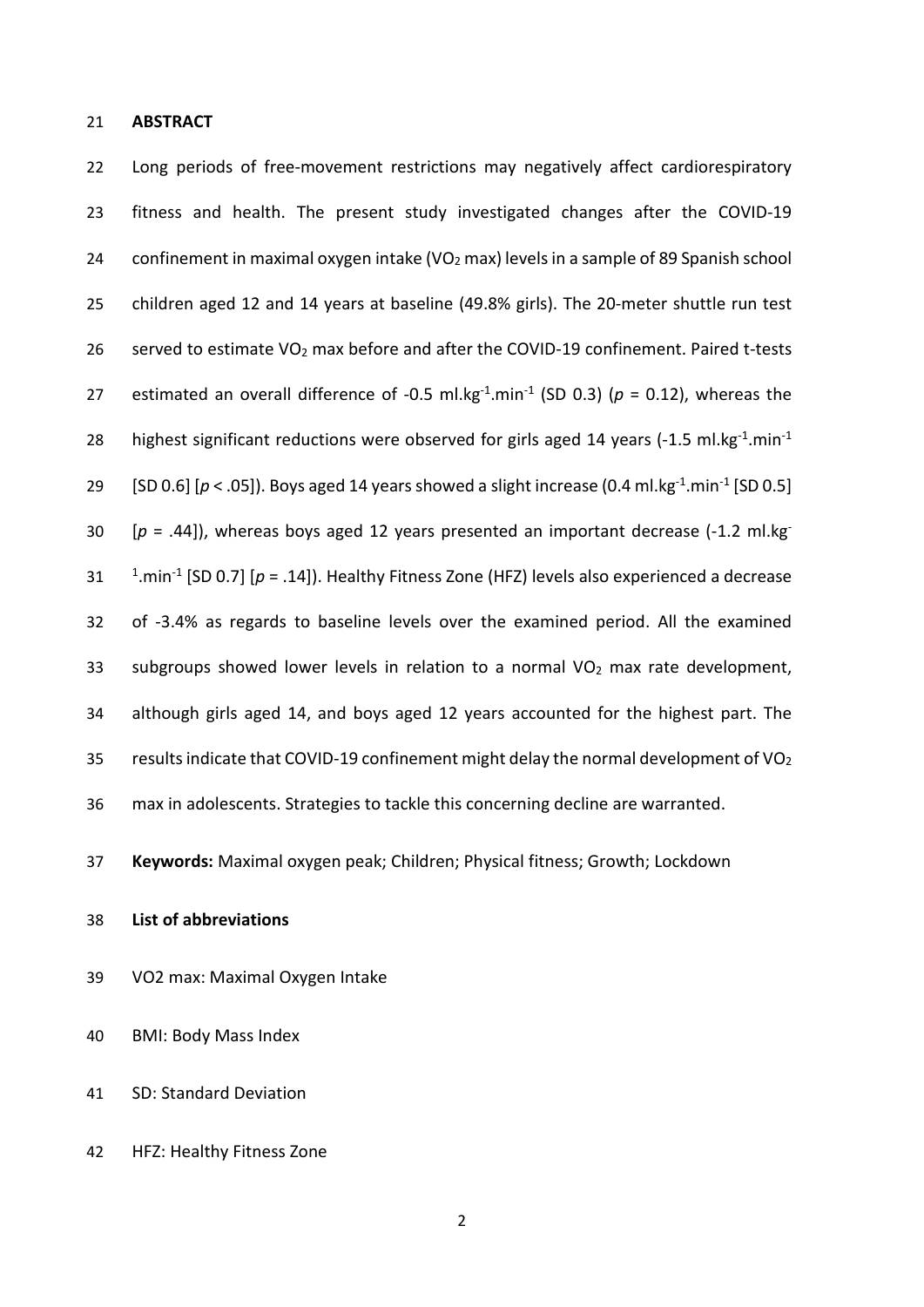#### **INTRODUCTION**

 Adolescence is a critical period of human development characterized by profound physiological changes that lead to adulthood. The adherence to healthy habits is particularly relevant at this stage of life since those can importantly influence essential indicators linked to future health outcomes. Particularly, cardiorespiratory fitness is 48 considered a critical hallmark for health during youth, and maximal oxygen uptake (VO<sub>2</sub> 49 max) a good indicator for it [1]. Higher levels of  $VO<sub>2</sub>$  max in childhood and adolescence have been associated with lower values of cardiovascular risk factors such as waist circumference, body mass index (BMI), body fatness, blood pressure, total cholesterol, high density lipoprotein cholesterol, triglycerides, and prevalence of metabolic 53 syndrome in later life  $[2, 3]$ . Despite this concern, recent research has estimated a VO<sub>2</sub> max decline of 7.3% among children and adolescents from both high-income and upper middle-income countries over the last decades [4], which could be attributed to a reduction of physical activity during that period [5]. In fact, an increase of physical 57 activity levels have been associated with higher  $VO<sub>2</sub>$  max values in adolescents, especially with those previously inactive or overweight [6]. Therefore, it seems of upmost importance for adolescents to achieve sufficient levels of physical activity that 60 can preserve reliable health indicators such as  $VO<sub>2</sub>$  max.

 Due to the unprecedented situation regarding the ongoing COVID-19 pandemic, there is no knowledge on how the restrictions imposed for enacted COVID-19 confinements might have influenced cardiorespiratory fitness levels among the population. Although 64 it is known that prolonged periods of bed rest correspond to a gradually  $VO<sub>2</sub>$  max drop of around 0.3–0.4%/day in young adults [7], it is quite unlikely that confined adolescents have spent most of their time completely inactive. Nevertheless, prior research has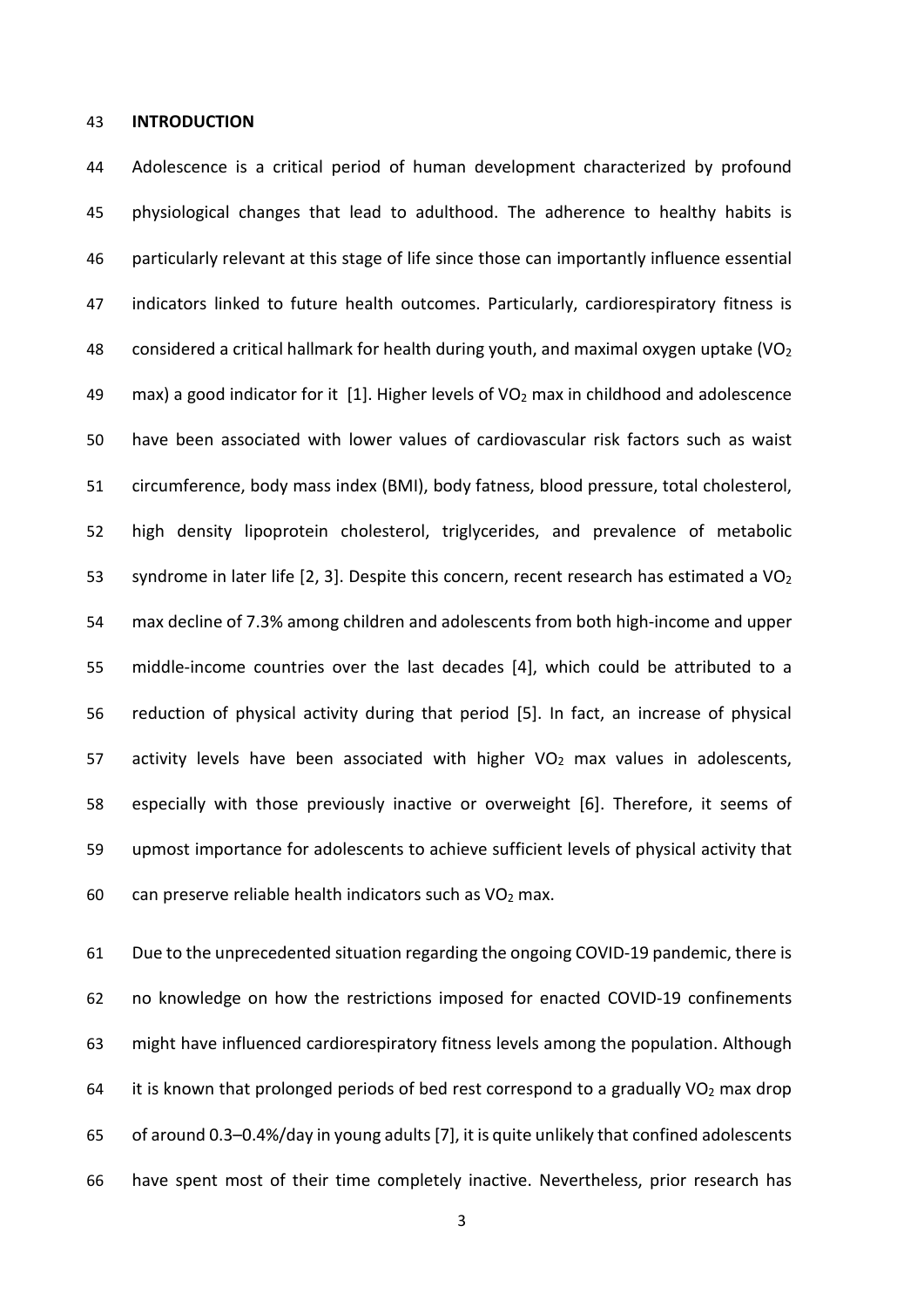suggested that levels of physical activity among children and adolescents decreased in countries with strict free-movement restrictions such as Spain [8]. Thus, as a result of a decrease in their physical activity levels, it is quite plausible that cardiorespiratory fitness levels among youth might have been reduced over that period. While closure of schools was established worldwide during 2020 [9], such measures along with sport facilities closures or the subsequent sudden halt of active commuting, may have caused an 73 increase in sedentary behaviours that subsequently led to  $VO<sub>2</sub>$  max reductions in adolescents [10].

75 To date, there is no information on how  $VO<sub>2</sub>$  max have evolved during these first months of COVID-19 pandemic among adolescents, although it is reasonable to expect that enacted free-movement restrictions have led to meaningful decreases. The aim of the study was to evaluate cardiorespiratory fitness changes after the COVID-19 confinement 79 among adolescents. Therefore, we hypothesized a reduction of levels of  $VO<sub>2</sub>$  max among adolescents after COVID-19 confinement.

#### **METHODS**

#### *Design and study population*

83 A prospective cohort study to assess  $VO<sub>2</sub>$  max before and after the COVID-19 confinement was conducted using a sample of school-aged adolescents residing in Spain. The enacted Spanish strict confinement due to COVID-19 comprised 6 86 consecutive weeks from 15<sup>th</sup> March 2020 to 24<sup>th</sup> April 2020 and implied full closure of schools and non-essential workplaces; that did not allow any free movement of minors 88 outside households unless any medical reason or, for the case of those aged 15 or over, to do the shopping or take a dog for a single daily short walk. From then on, several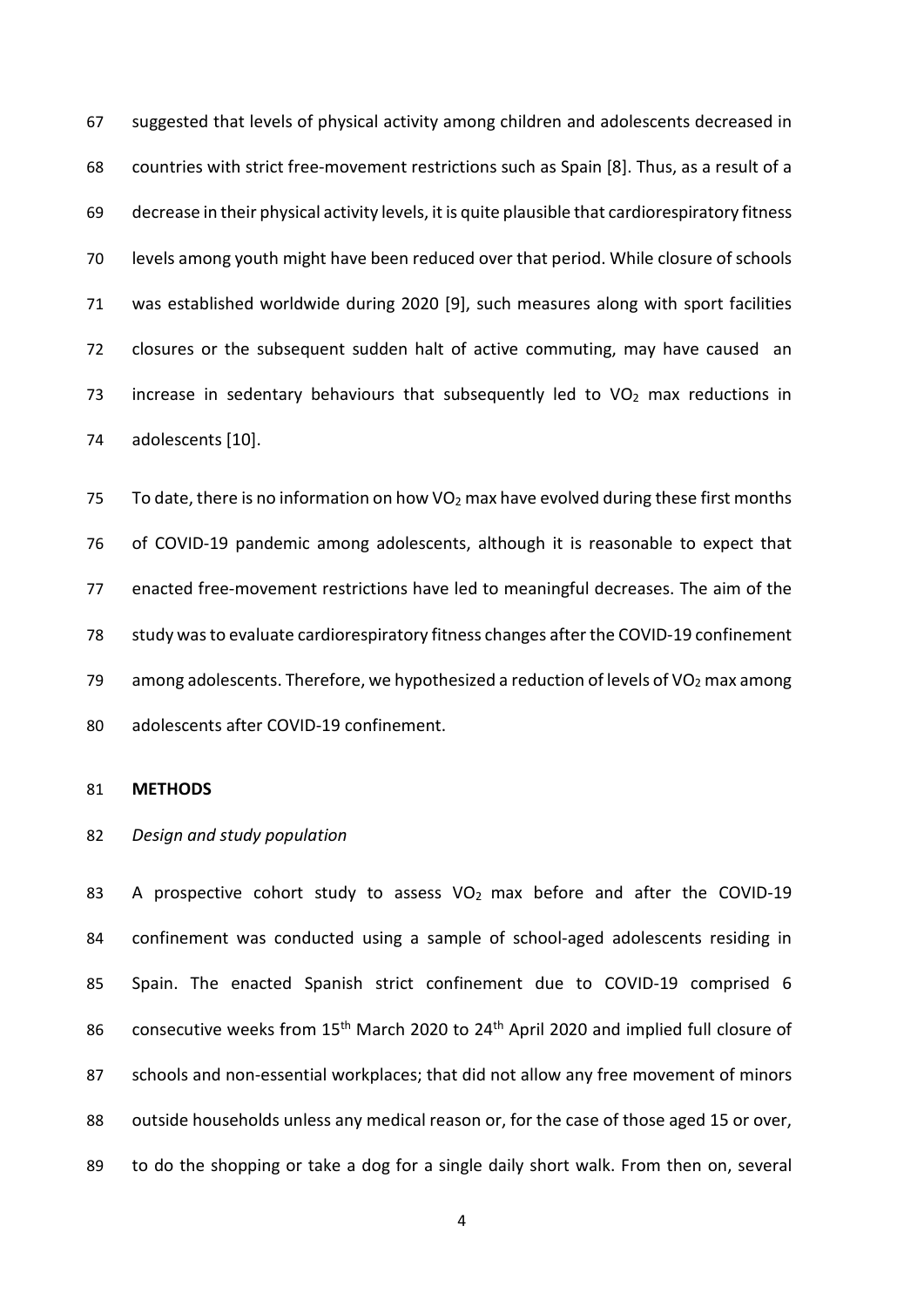stages of de-escalation measures were implemented, starting with a relaxed confinement, in which minors aged below 14 years were permitted to go outside once a day for no more than an hour, accompanied by an adult, in a specific band time (from  $25<sup>th</sup>$  April 2020 to 10<sup>th</sup> May 2020). After the phase of relaxed confinement, a progressive multi-stage process driven by regional governments was carried out; that combined different sets of measures involving movement restrictions among regional and municipal borders, limitations in sport clubs' practices and official tournaments, and restriction to access sport facilities among others, which continues in the present day [11].

99 The study sample collected data on  $VO<sub>2</sub>$  max and BMI, and included students aged 12 100 and 14 years at baseline from respectively two and three groups of  $1<sup>st</sup>$  and  $3<sup>rd</sup>$  grade of secondary education from a North-East Spanish high school. The groups included in the study were selected through cluster randomization from among 12 potential groups 103 comprising students of  $1^{st}$  to  $4^{th}$  secondary education grades. Data comprising both 104 baseline (from  $20<sup>th</sup>$  to  $22<sup>nd</sup>$  November 2019, 114 days before the start of the enacted 105 Spanish strict confinement) and second assessment (from 18<sup>th</sup> to 20<sup>nd</sup> November 2020, 192 days after the final of the relaxed confinement) were included in the study. Before the study enrolment, either parents or legal guardians were informed about the aim of the project, provided information about the current health status of their children through an online questionnaire, and signed an informed consent.

 The study followed the principles of the World Medical Declaration of Helsinki, received the approval of the Ethics Committee of Research in Humans of the University of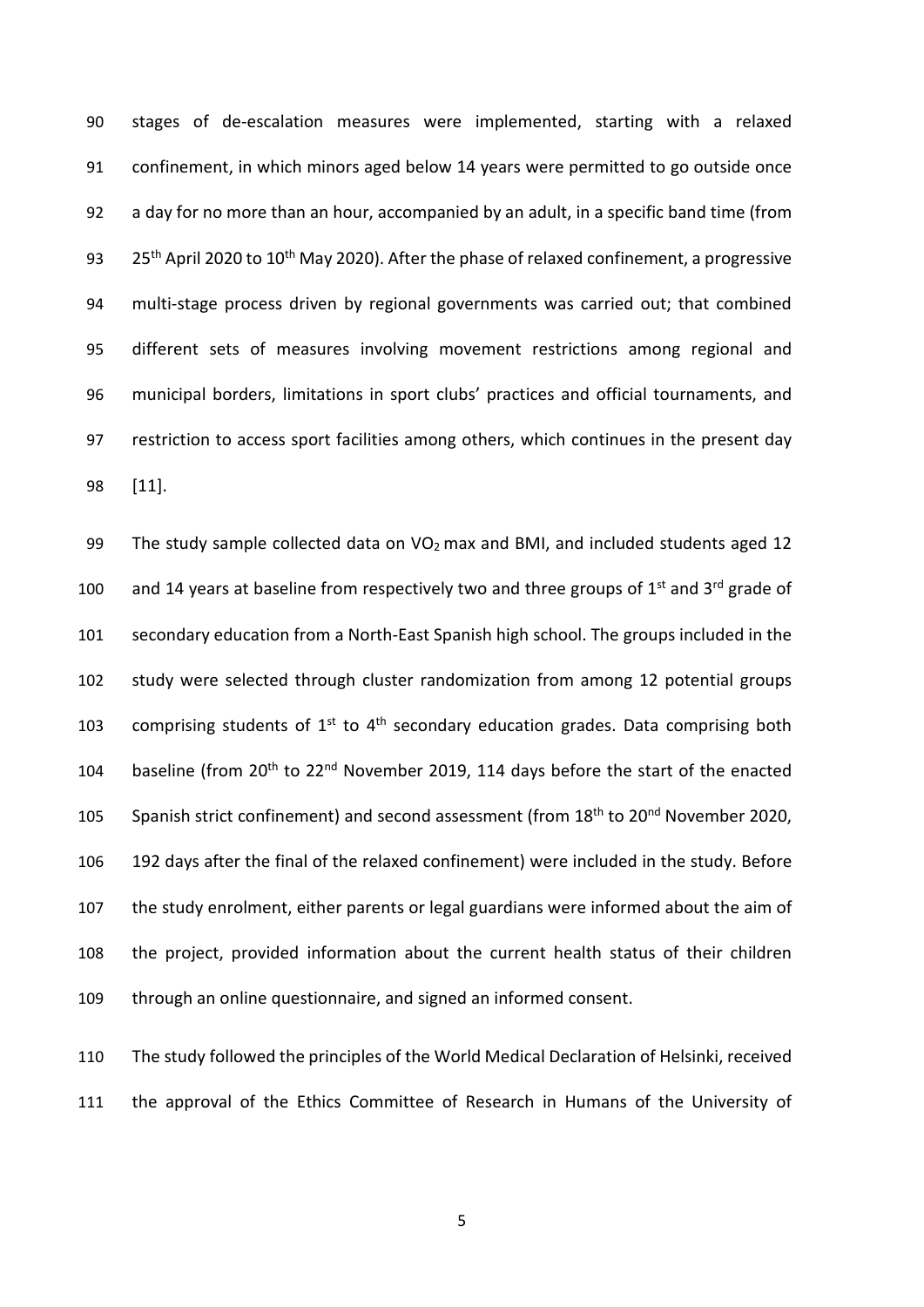Valencia (register code 1510464), and adhered to the Strengthening the Reporting of Observational Studies in Epidemiology (STROBE) guidelines [12].

### *Maximal oxygen uptake*

 Levels of VO2 max were estimated through the original one-minute protocol of the 20- meter shuttle run test, a continuous incremental multi-stage audio-guided field-based 117 test [13], which has shown good reliability to predict  $VO<sub>2</sub>$  max in children and 118 adolescents when using the original equation  $(r = 0.71)$  (SD 5.9 ml.kg<sup>-1</sup>.min<sup>-1</sup>) [13]. Initial race speed was set in 8.5 km/h at the beginning of the test, with a 0.5 km/h increase every minute; each minute corresponded to a different test stage. The test was carried 121 out in the same outdoor asphalt basketball court during the two assessment rounds (i.e., before and after COVID-19 confinement) in rounds comprised of 5 students alphabetically sorted within each of the five groups. Participants ran 20 meters back and forth between two bounding lines, synchronizing their speed race with the pace set by the pre-recorded audio signals. Two researchers involved in the development of the tests registered the last stage and shuttle that each participant was able to complete. The test finished for each single participant when the bounding line was not stepped on time twice, or when the participant voluntarily left the test. Verbal encouragement was standardized for the researchers with the following sentences: "Do your best" at the end of the initial instructions, and "Well done" which was provided each minute during the test. The weather conditions (relative humidity ranging from 60% to 70% and temperatures oscillating between 8 and 15 Celsius degrees) and the time bands (from 10 a.m. to 1 p.m.) were similar for the two assessment rounds. During the second assessment round, a 2 meters space among participants was marked on the surface to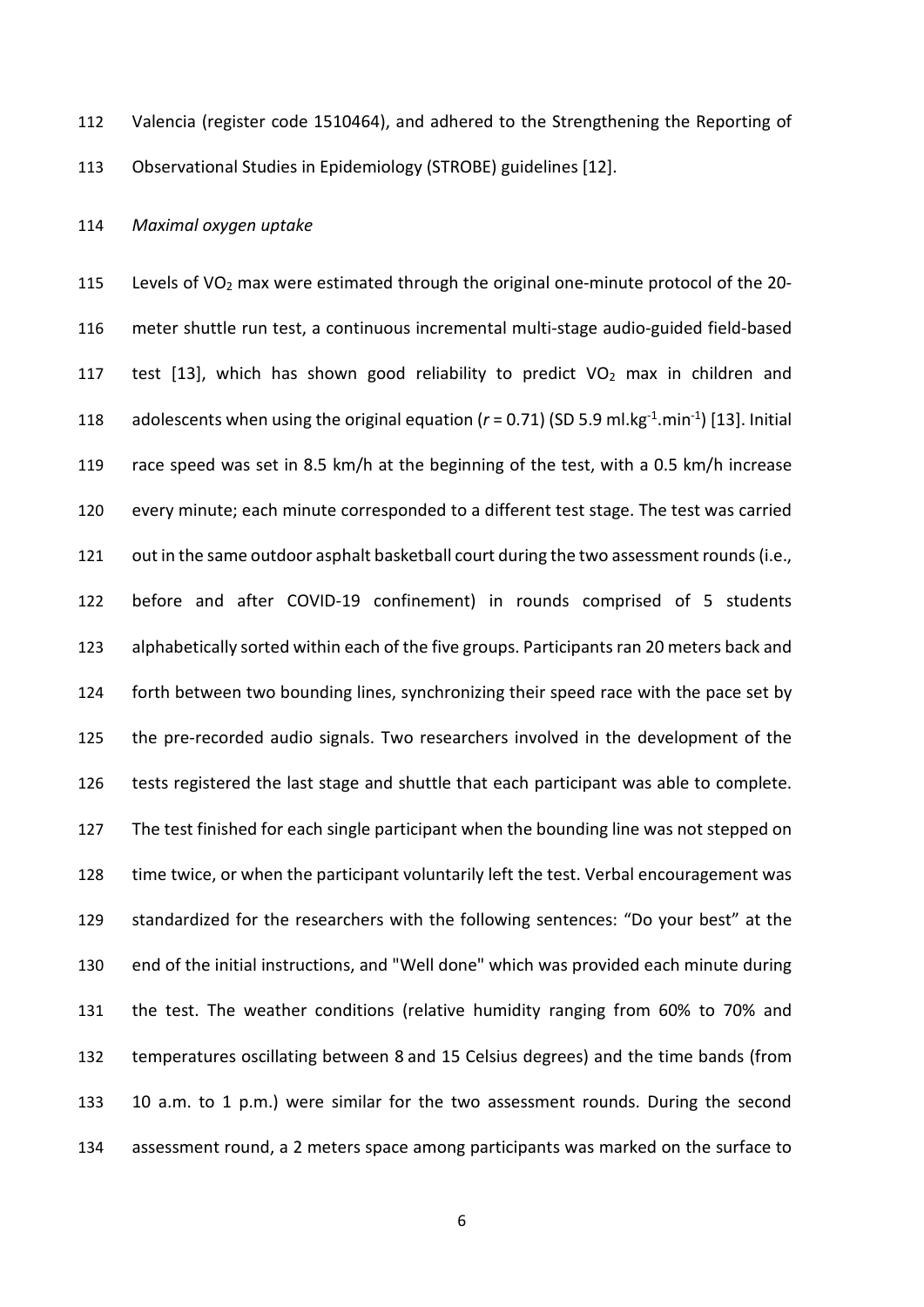keep a safety distance. Participants were permitted to remove their facemasks only

when performing the test. All of them had previously performed the test at least once

before the first-round stage and were given the same instructions before start.

138 To estimate levels of VO<sub>2</sub> max the Léger et al. [13] prediction equation was used:

139 
$$
VO_2
$$
 max  $(ml kg^{-1}min^{-1}) = 31.025 + 3.238$  speed - 3.248 age +

- 140  $0.1536$  speed x age
- where speed is the speed of the last completed stage (km/h) and age is age at last birthday.
- 143 Additionally, the Healthy Fitness Zone® (HFZ) charts (Cooper Institute, Texas, USA) [14]

in accordance with sex and age of each participant were used to classify them between

those who met the considered healthy fitness levels or not in the two rounds of tests.

*Body mass index*

- Weight and height were assessed the day of performing the first assessment round, just 148 before performing the test. Participants were wearing either shorts or sport leggings, t- shirts and socks when the measurements were taken. A medical scale with height rod (Detecto 400 Series, Missouri, USA) served to estimate weight (kg) and height (meters) which were used to calculate BMI through the following equation:
- $BMI = kg/meters^2$
- To ensure enough statistic power and meaningful subgroups, the BMI variable was later categorized into tertiles.

*Statistical analyses*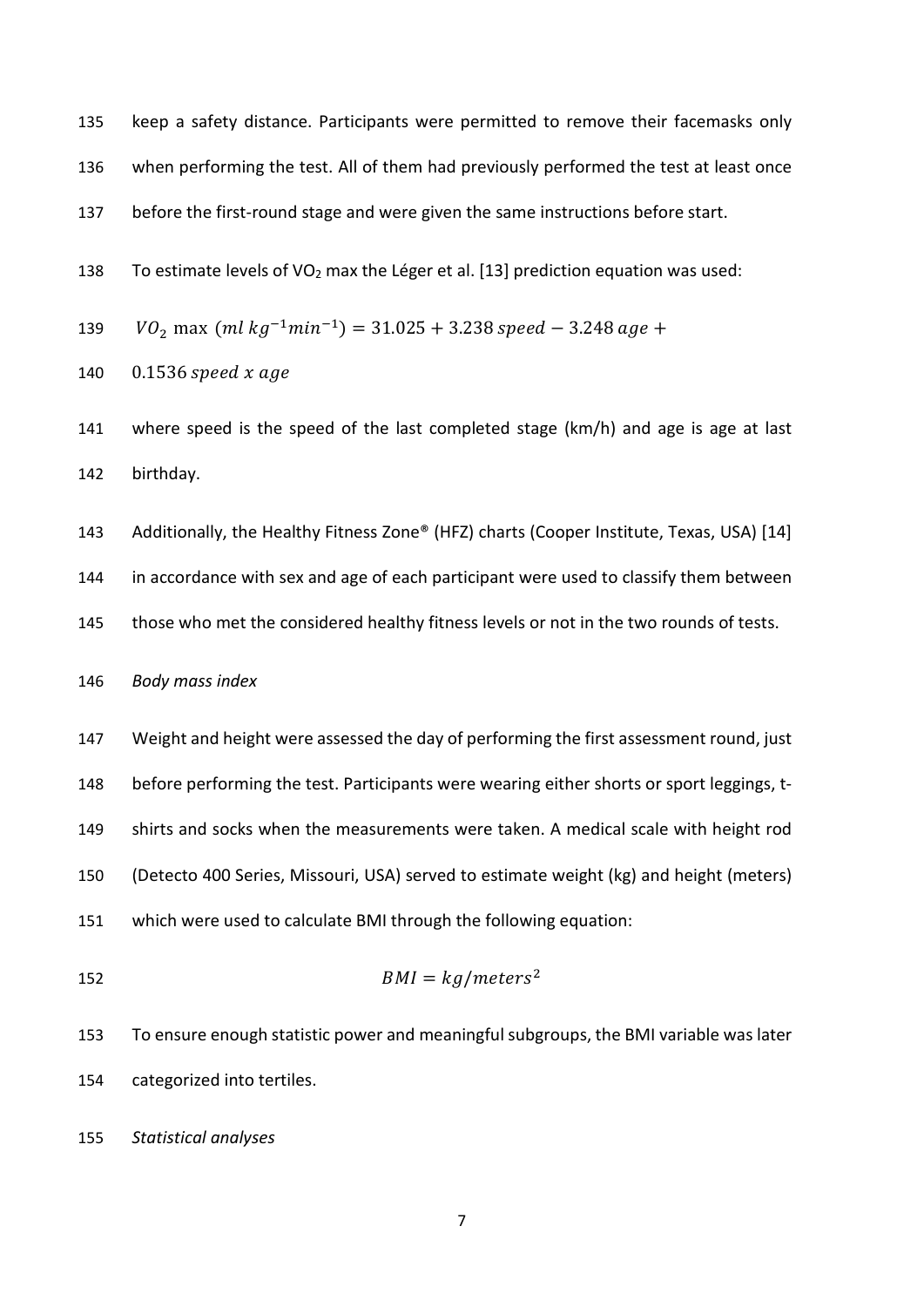Statistical analyses were conducted through Stata version 16.1 (StataCorp, Texas, USA). 157 A priori analyses determined a minimum sample size of 34 participants ( $\beta$  = 80%,  $\alpha$  = 5%,  $\delta$  = 0.5). The Shapiro-Wilk test was applied to check normality of continuous variables. Paired t-tests were performed overall as well as for each age, sex and BMI to examine VO2 max differences within each subgroup. Independent t-tests were performed to examine differences among subgroups within categories. Differences in relation to prevalence of HFZ were evaluated by Mc Nemar Chi-squared tests, informing the frequencies and percentages, percentage differences, and χ2 values for each subgroup. Levels of significance were set at p < 0.05. Additionally, the standardized effect size was calculated using Cohen's d, classified as small (.20), medium (.50), and large (.80). There were no missing values for participants included in the study.

#### **RESULTS**

 Of the initial 128 participants, those with any chronic condition or infectious disease during any assessment stage were discarded from the study (n = 30). Moreover, participants whose parents refused giving informed consent to participate (n = 9) were also discarded. Therefore, 89 participants (70% of the initial sample) with one-year follow-up were finally included in the study.

 Table 1 shows the main features of the study sample. A total of 89 adolescents on average aged 13.3 years (SD 0.9), of whom 44 (49.4%) were girls, participated in the 175 study. The BMI mean of the sample was 23.6 kg/m<sup>2</sup> (SD 3.9). The overall average VO<sub>2</sub> 176 max before COVID-19 confinement was 46.2 ml.kg $^{-1}$ .min $^{-1}$  (SD 0.6) whereas the average 177 VO<sub>2</sub> max after COVID-19 confinement was 45.7 ml.kg<sup>-1</sup>.min<sup>-1</sup> (SD 0.7), with an estimated 178 difference of -0.5 ml.kg<sup>-1</sup>.min<sup>-1</sup> (SD 0.3) ( $p = .12$ ) between the two periods. Subgroup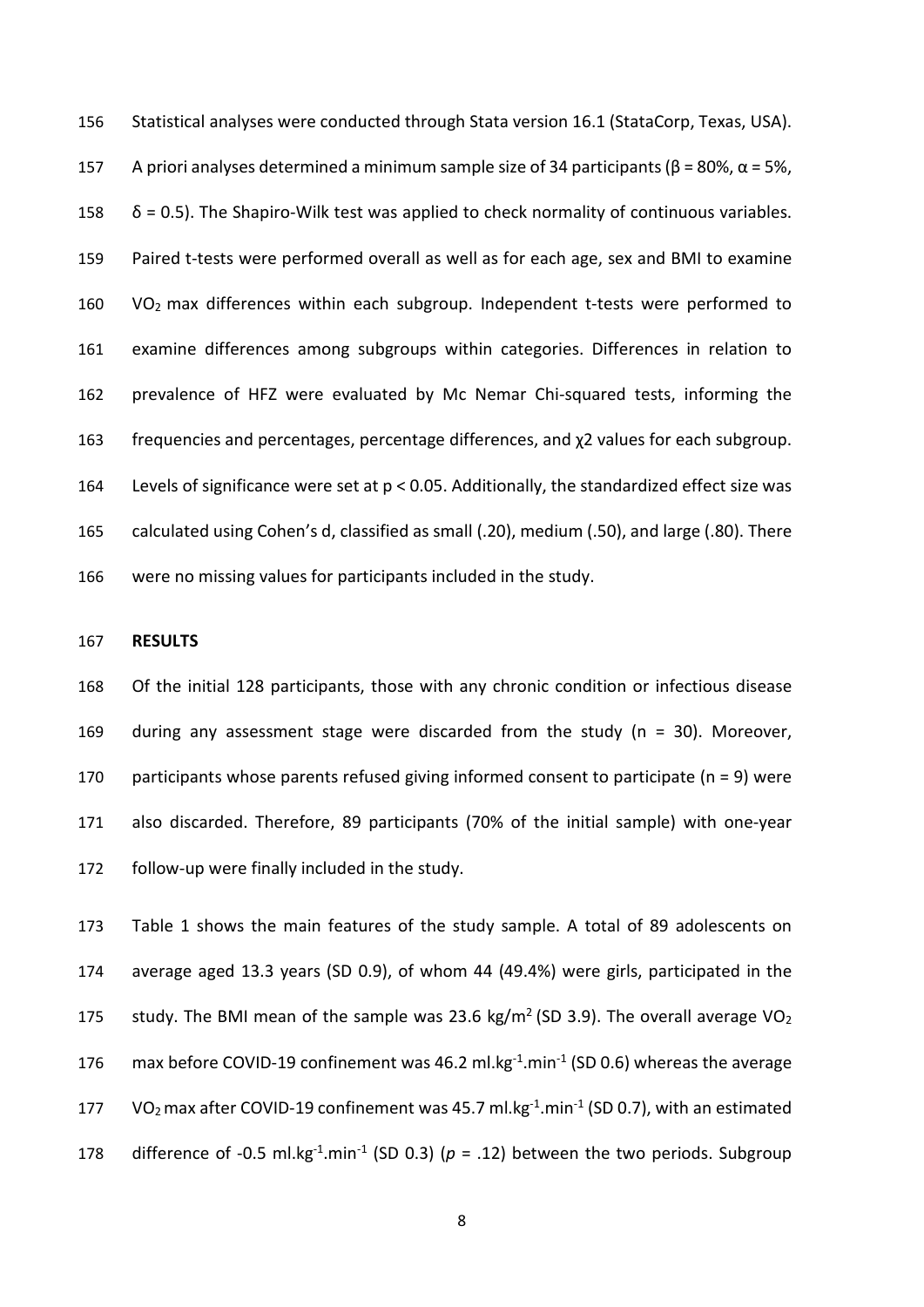179 analyses estimated a significant VO<sub>2</sub> max reduction for the subgroup of girls (-1.0 ml.kg<sup>-</sup> 180  $^{-1}$ .min<sup>-1</sup> [SD 0.4] [ $p <$  .05]). Particularly, it was girls aged 14 years who presented the main 181 difference of VO<sub>2</sub> max, showing a reduction of -1.5 ml.kg<sup>-1</sup>.min<sup>-1</sup> (SD 0.6). The rest of 182 subgroups showed no differences or no significant reductions between the two 183 examined periods except for boys aged 14 years, who showed a no significant 184 improvement of 0.4 ml.kg<sup>-1</sup>.min<sup>-1</sup> (SD 0.5) ( $p = .44$ ) in their VO<sub>2</sub> max.

 Regarding prevalence of HFZ, Table 2 displays percentages of participants who met the recommended levels of HFZ. Overall, prevalence of HFZ before and after COVID-19 confinement was respectively 79.8% and 76.4%, with a lower percentage of participants 188 meeting HFZ levels found for the second case  $(-3.4%)$   $(\chi^2 = 1.3)$   $(p = .26)$ . Apart from boys aged 14 years (3.0%) ( $\chi^2$  = 1.0) (p = .32), the rest of subgroups presented either no differences or lower percentages of HFZ after COVID-19 confinement. The highest reduction of HFZ was observed for girls aged 14 years (-15.4%) ( $\chi^2$  = 2.7) ( $p = .10$ ), whereas BMI subgroups showed a dose-response fashion towards lower percentage of HFZ after COVID-19 confinement. All differences within subgroups were estimated as not statistically significant.

#### 195 **DISCUSSION**

196 The present study provides a new and original insight on how the COVID-19 confinement 197 and other related enacted measures have affected  $VO<sub>2</sub>$  max in a sample of Spanish 198 adolescents. Until now, there is no study assessing  $VO<sub>2</sub>$  max, a well-known 199 cardiorespiratory fitness indicator, and the potential detrimental effect of the COVID-19 200 confinement over it among adolescents. Contrary to expected, the reduction of VO<sub>2</sub> max 201 for the whole sample is small, and only specific subgroups such as girls, and, particularly,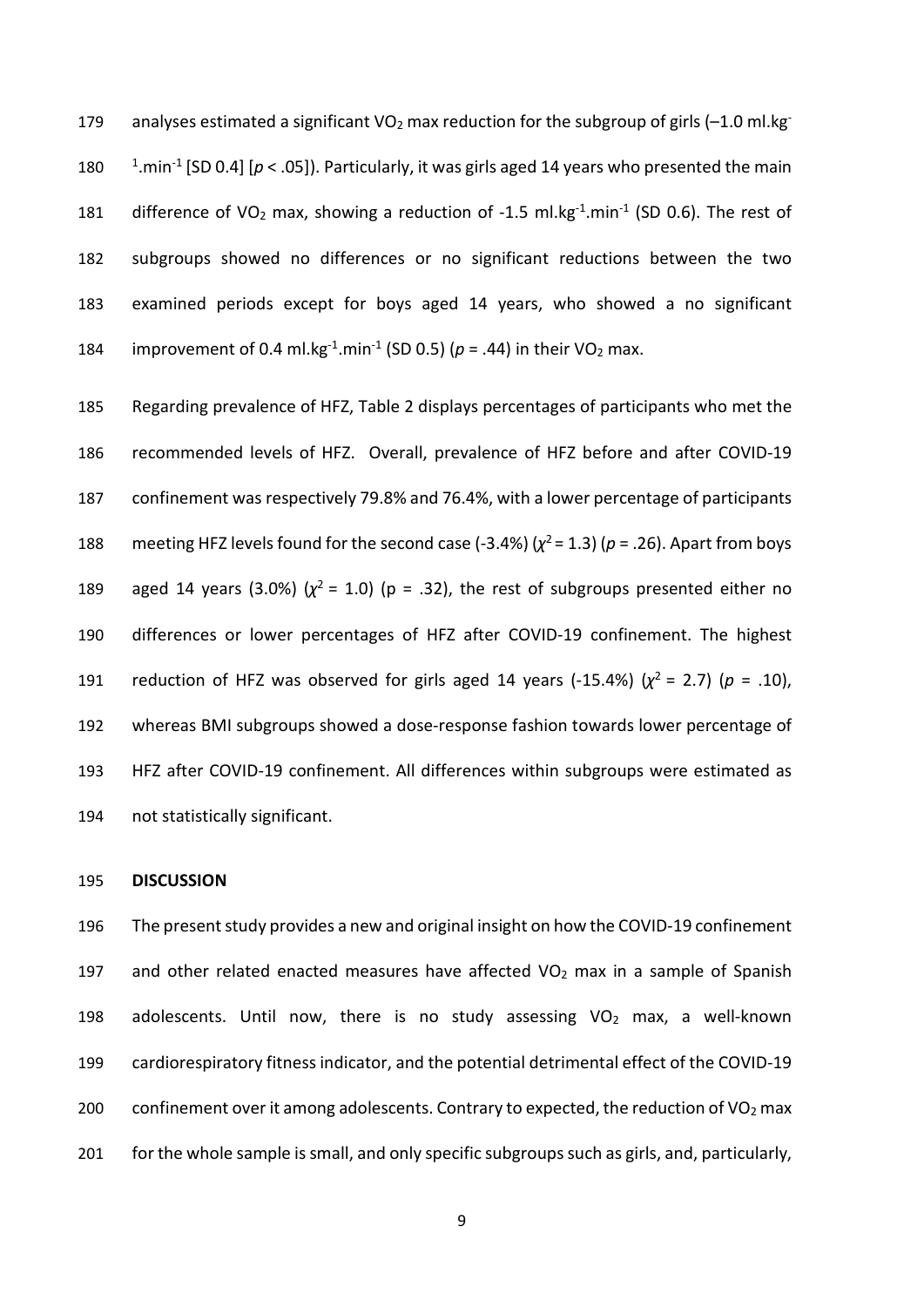girls aged 14 years presented statistically significant reductions. On the other hand, the 203 subgroup of boys aged 14 years improved their  $VO<sub>2</sub>$  max after the confinement. In addition, the percentage of participants meeting the recommended levels of HFZ was lower after the COVID-19 confinement, although such reduction represents a scarce percentage of the participants. Regarding BMI, no relevant differences were identified 207 among or within subgroups, although all of them showed slight  $VO<sub>2</sub>$  max reductions. Overall, our findings point at a lower impact than expected of the COVID-19 confinement 209 over VO<sub>2</sub> max of schooled-teenagers. These findings might be owing to several reasons, comprising compensation strategies to improve health-related habits during the COVID- 19 confinement, a profitable use of both the relaxed confinement and de-escalation phases concerning physical activity, and physical development.

213 Despite that lower levels of physical activity among children and adolescents were 214 observed to decrease in countries with stricter COVID-19 confinements [15, 16], levels 215 of VO<sub>2</sub> max in our study did not experience great variations. However, because VO<sub>2</sub> max 216 usually increases during adolescence due to the physical growth and development 217 process per se, a deceleration of the  $VO<sub>2</sub>$  max increase is still plausible; in normal 218 children and adolescents, the VO<sub>2</sub> max increases with growth and maturation, although 219 girls usually reach their peak at around 14 years of age [17]. In general, a slight VO<sub>2</sub> max 220 increase of 1 ml.kg<sup>-1</sup>.min<sup>-1</sup> per year is expected in boys aged 12 to 15 years, whereas a 221 decrease of around 0.5 ml.kg $^{-1}$ .min $^{-1}$  per year is considered normal among girls aged 12 222 to 18 years [14]. Thus, strictly in view of these mentioned rate developments of  $VO<sub>2</sub>$ 223 max, only girls aged 12 years have been able to maintain their expected  $VO<sub>2</sub>$  max 224 development over the examined period. Considering the limited duration of the strict 225 confinement (i.e., 6 weeks), and the fact that there has been a relevant clearance period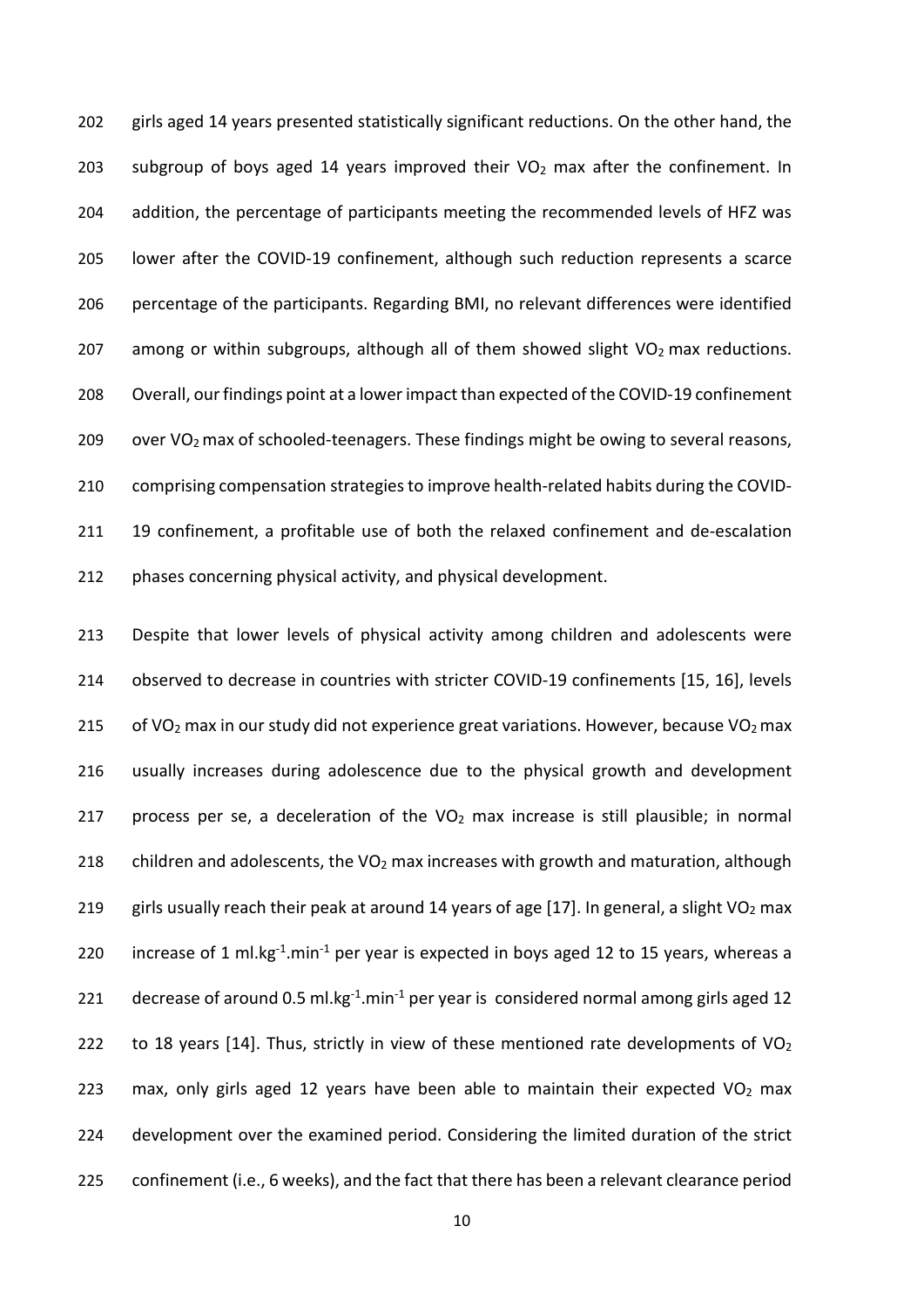226 of several months from the end of both strict and relaxed confinements up to the second VO<sub>2</sub> assessment (i.e., participants were permitted to do physical activity outdoors or moving among regional borders with specific limitations), the possibility that the 229 detrimental effects of COVID-19 confinement over VO<sub>2</sub> max have been mitigated during 230 that time still exists. In fact, improvements of  $VO<sub>2</sub>$  max owing to training have been commonly observed among adolescents [18]. Furthermore, a study by Stojmenović et 232 al. [19] showed a lower improvement of  $VO<sub>2</sub>$  max during adolescence in sedentary girls compared to trained girls, hence the option of a high impact of the COVID-19 234 confinement on the VO<sub>2</sub> max should not be discarded, because that could have probably been mitigated by an ulterior increase of physical activity levels. By contrast, effects of long COVID-19 (i.e., persisting symptoms in relation to previous SARS-CoV-2 infection) 237 worsening  $VO<sub>2</sub>$  max are still plausible in children and adolescents since respiratory symptoms such as pain and chest tightness, fatigue, muscle, and joint pain have been previously observed even after 120 days of having been diagnosed, particularly among girls [20].

 Moreover, since a compensation phenomenon regarding health-related behaviours has been observed during the COVID-19 confinement among adults [8], these types of 243 behaviours concerning close family could have also influenced adolescents' levels of physical activity [21]. Additionally, the planning of active initiatives or the development of physically-friendly environments might have positively influenced more active behaviours, especially during the relaxed confinement and the de-escalation phase [22– 24]. Consequently, longer confinement periods, with less opportunities to do physical 248 activity outdoors might lead to more detrimental effects over  $VO<sub>2</sub>$  max than those observed in the present study. Also, the influence of a warm weather during the de-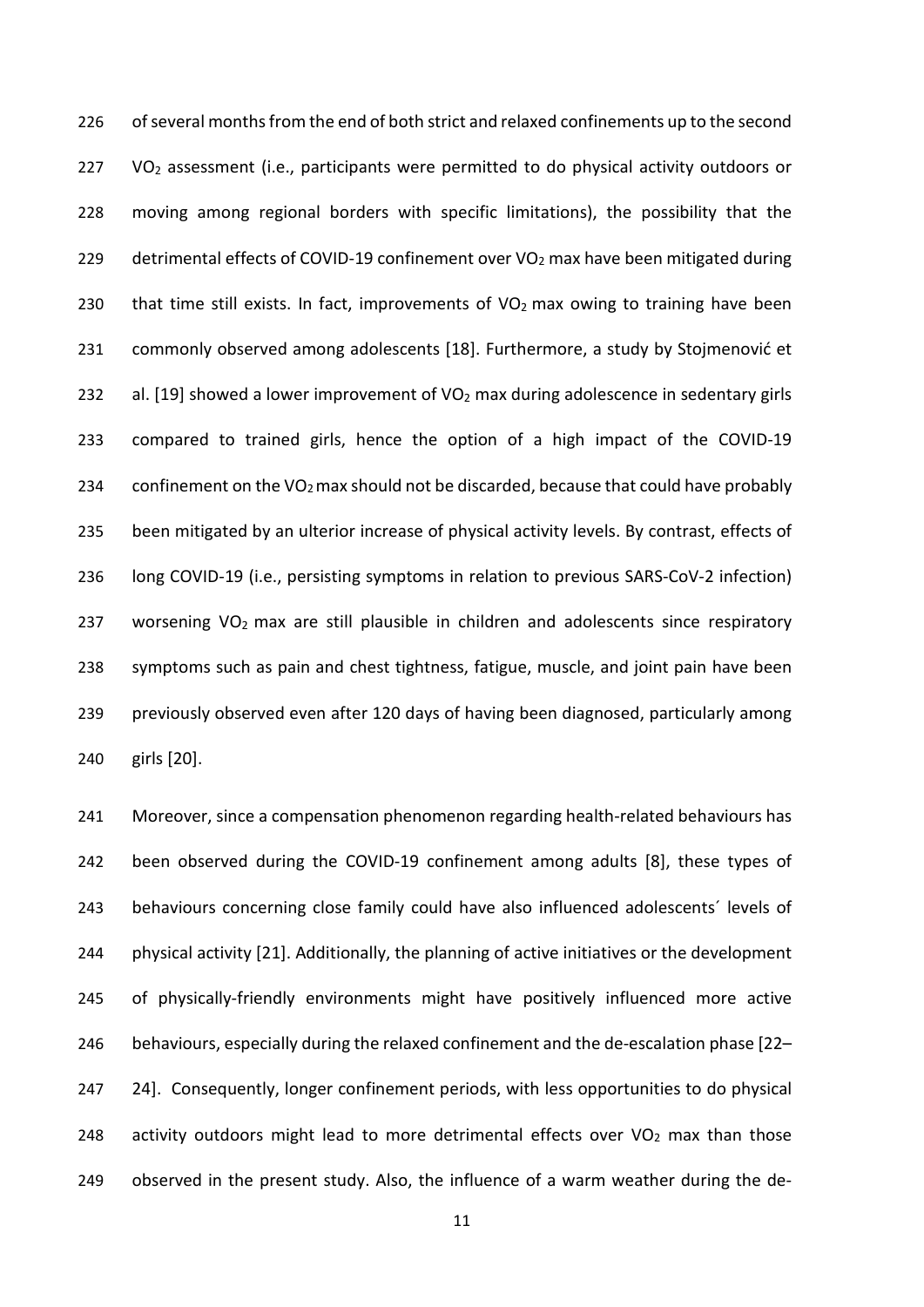escalation phase could have contributed to increase levels of physical activity, since children, particularly girls, tend to be more physically active in such conditions [25]. 252 Finally, even though BMI has been observed to affect levels of  $VO<sub>2</sub>$  max in adolescents [26], our analyses did not identify any important pattern concerning this issue beyond 254 the fact that it was participants from the second tertile who showcased higher  $VO<sub>2</sub>$  max values in both assessments as well as the higher reductions. This could be partly explained by the interindividual variations of running economy observed among individuals with different or changing BMI [27]. Future research investigating both 258 medium and long-term effects of strict confinements over  $VO<sub>2</sub>$  max in adolescents is warranted, even more so that the cardiorespiratory fitness trends are showing an important decline over the last decades [4].

### *Strengths and limitations*

 Strengths of the current study comprise using a randomized sample of apparently healthy adolescents and the use of an objective cardiorespiratory fitness test, which has 264 been validated to assess  $VO<sub>2</sub>$  max. Another strength is that most of the eligible subjects chose to participate in the measurements. However, the findings of our study should be interpreted considering several limitations. The main constraint of the study is the inability to determine to how extent the observed results are related to the COVID-19 confinement; the potential clearance period between the end of the strict and relaxed 269 COVID-19 confinement and the second  $VO<sub>2</sub>$  max assessment could have played its role attenuating the detrimental effects. Besides, the 20-meter shuttle run test is a field-271 based test that indirectly estimates  $VO<sub>2</sub>$  max thus a potential information bias should 272 not be discarded. Our study assumes that the  $VO<sub>2</sub>$  max development rate from a large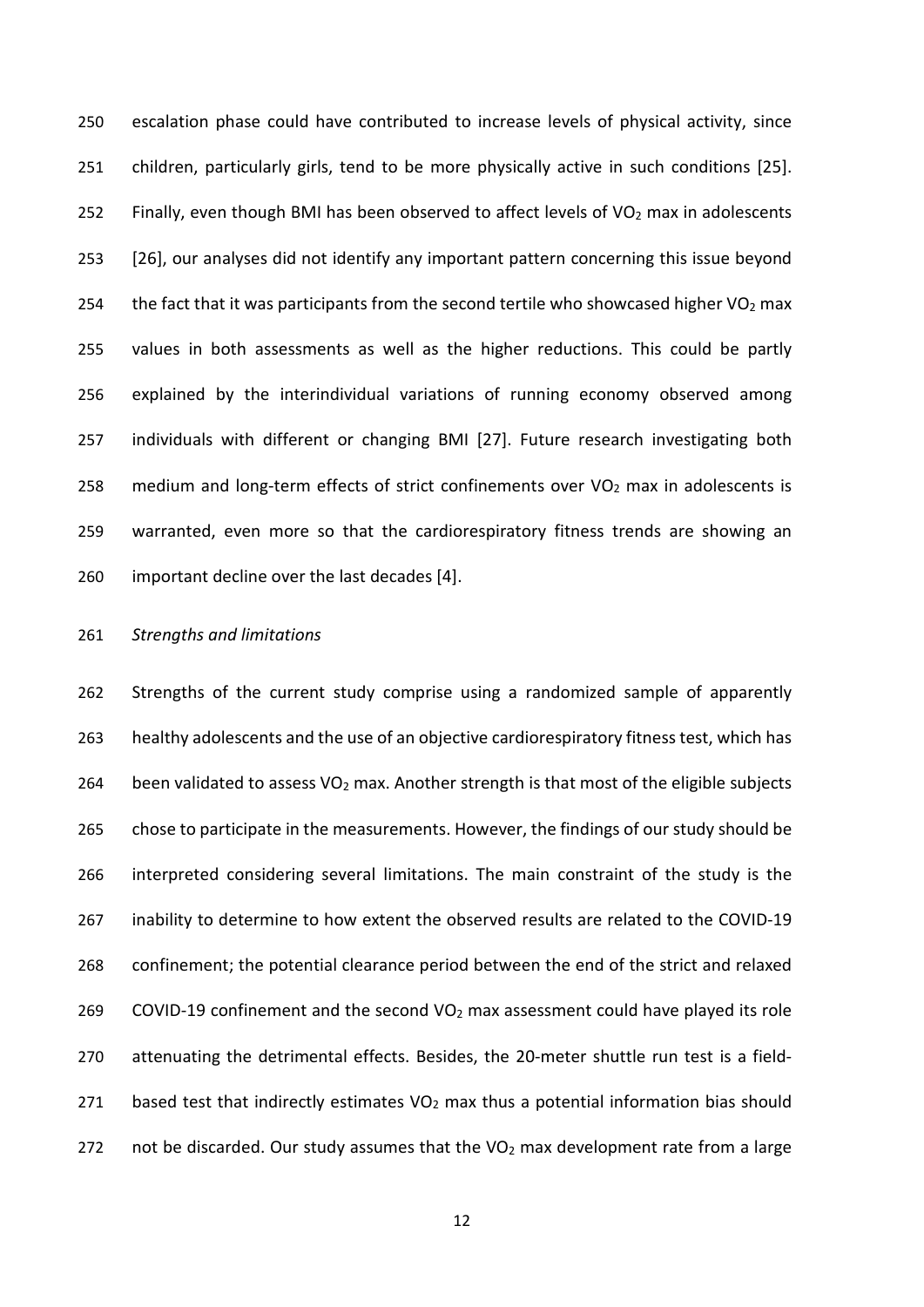sample of American adolescents can be compared to Spanish ones. Nevertheless, 274 average baseline levels of  $VO<sub>2</sub>$  max of the present study are higher than their American counterparts [14], and could hamper both interpretations and generalizations. On the 276 other hand, baseline VO<sub>2</sub> max levels estimated in this study are similar to those observed in prior research including a large representative sample of adolescents from the same 278 Spanish region, which confers consistency to our  $VO<sub>2</sub>$  estimations [28]. Also, because 279 obese adolescents usually have lower  $VO<sub>2</sub>$  max than their normal BMI counterparts, 280 adolescents with higher levels of BMI might present different trends of  $VO<sub>2</sub>$  max over the examined period [26]. Even though we drew a random sample from a specific region, we do not know if the present results can be generalized to all Spanish adolescents. Finally, examining other potential variables such as socioeconomic features might provide new perspectives on the research topic, however, since most of the participants from our study sample live in the same neighbourhood and study in the same high school, it is quite unlikely that a big effect size can be attributed to this. Also, because the present study did not include adolescents previously diagnosed with COVID-19, further research might also focus on adolescents that have experienced COVID-19 and 289 how that has affected their  $VO<sub>2</sub>$  max over time.

290 Overall, the results suggest a delay in the expected evolution of  $VO<sub>2</sub>$  max as regards to normal values during the examined period. Particularly boys aged 12 and girls aged 14 years showed important reductions in relation to what is expected for their age. The 293 COVID-19 confinement has possibly affected the normal development of VO<sub>2</sub> max in adolescents from Spain, who have experienced strict movement restrictions. Strategies promoting an active lifestyle to avoid deepening into the already declining trends of cardiorespiratory fitness in adolescents are warranted.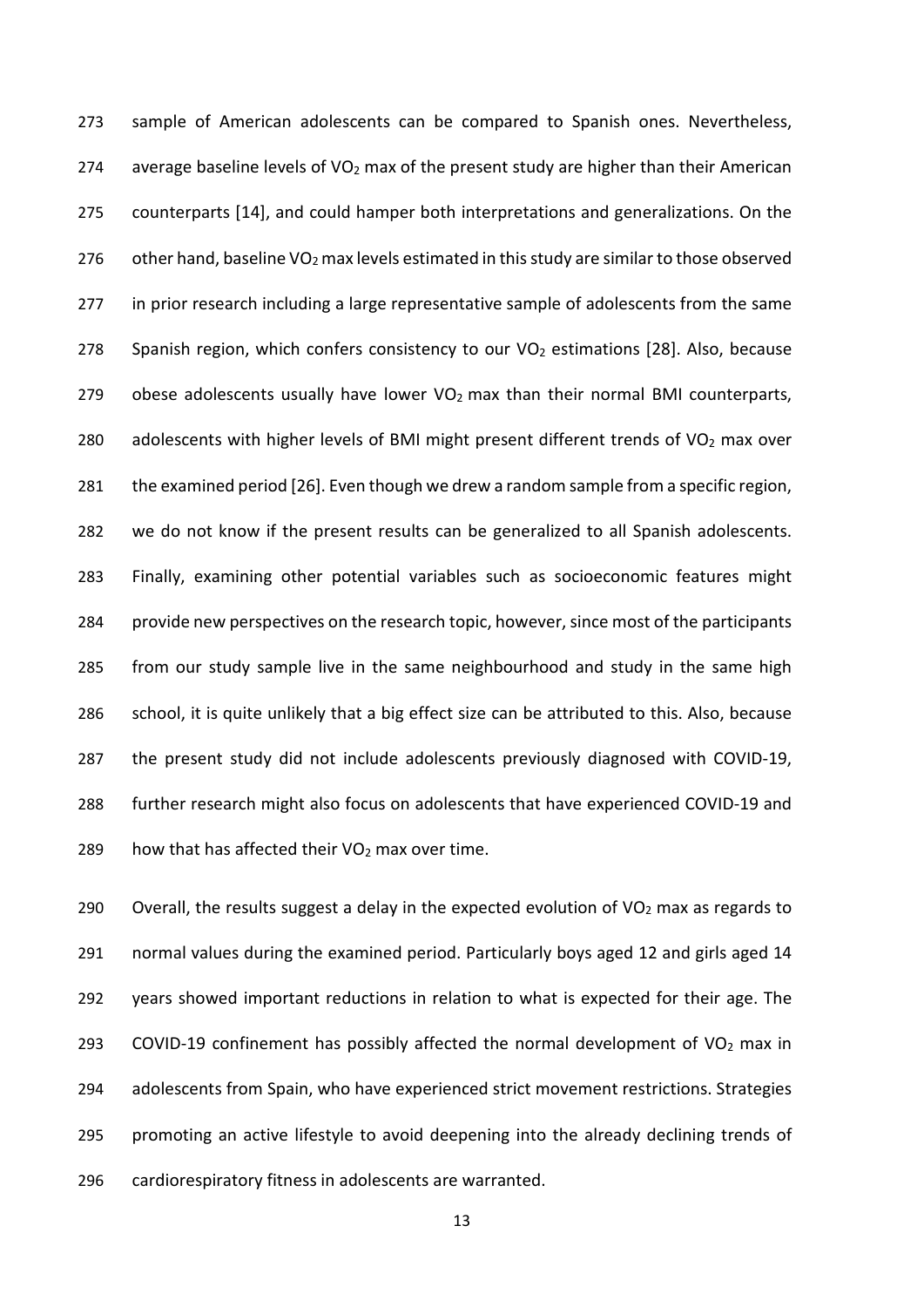# **CONFLICTS OF INTEREST**

The authors have no conflicts of interest to disclose.

#### **REFERENCES**

- 1. Raghuveer G, Hartz J, Lubans DR, et al (2020) Cardiorespiratory Fitness in Youth:
- An Important Marker of Health: A Scientific Statement From the American Heart
- Association. Circulation 142:E101–E118.
- https://doi.org/10.1161/CIR.0000000000000866
- 2. Mintjens S, Menting MD, Daams JG, et al (2018) Cardiorespiratory Fitness in
- Childhood and Adolescence Affects Future Cardiovascular Risk Factors: A
- Systematic Review of Longitudinal Studies. Sport Med 48:2577–2605.
- https://doi.org/10.1007/s40279-018-0974-5
- 3. Hasselstrøm H, Hansen SE, Froberg K, Andersen LB (2002) Physical fitness and
- physical activity during adolescence as predictors of cardiovascular disease risk
- in young adulthood. Danish Youth and Sports study. An eight-year follow-up
- study. Int J Sport Med Suppl 23:. https://doi.org/10.1055/s-2002-28458
- 4. Tomkinson GR, Lang JJ, Tremblay MS (2019) Temporal trends in the
- cardiorespiratory fitness of children and adolescents representing 19 high-
- income and upper middle-income countries between 1981 and 2014. Br J Sports
- Med 53:478–486. https://doi.org/10.1136/bjsports-2017-097982
- 5. Masanovic B, Gardasevic J, Marques A, et al (2020) Trends in Physical Fitness
- Among School-Aged Children and Adolescents: A Systematic Review. Front
- Pediatr 8:. https://doi.org/10.3389/fped.2020.627529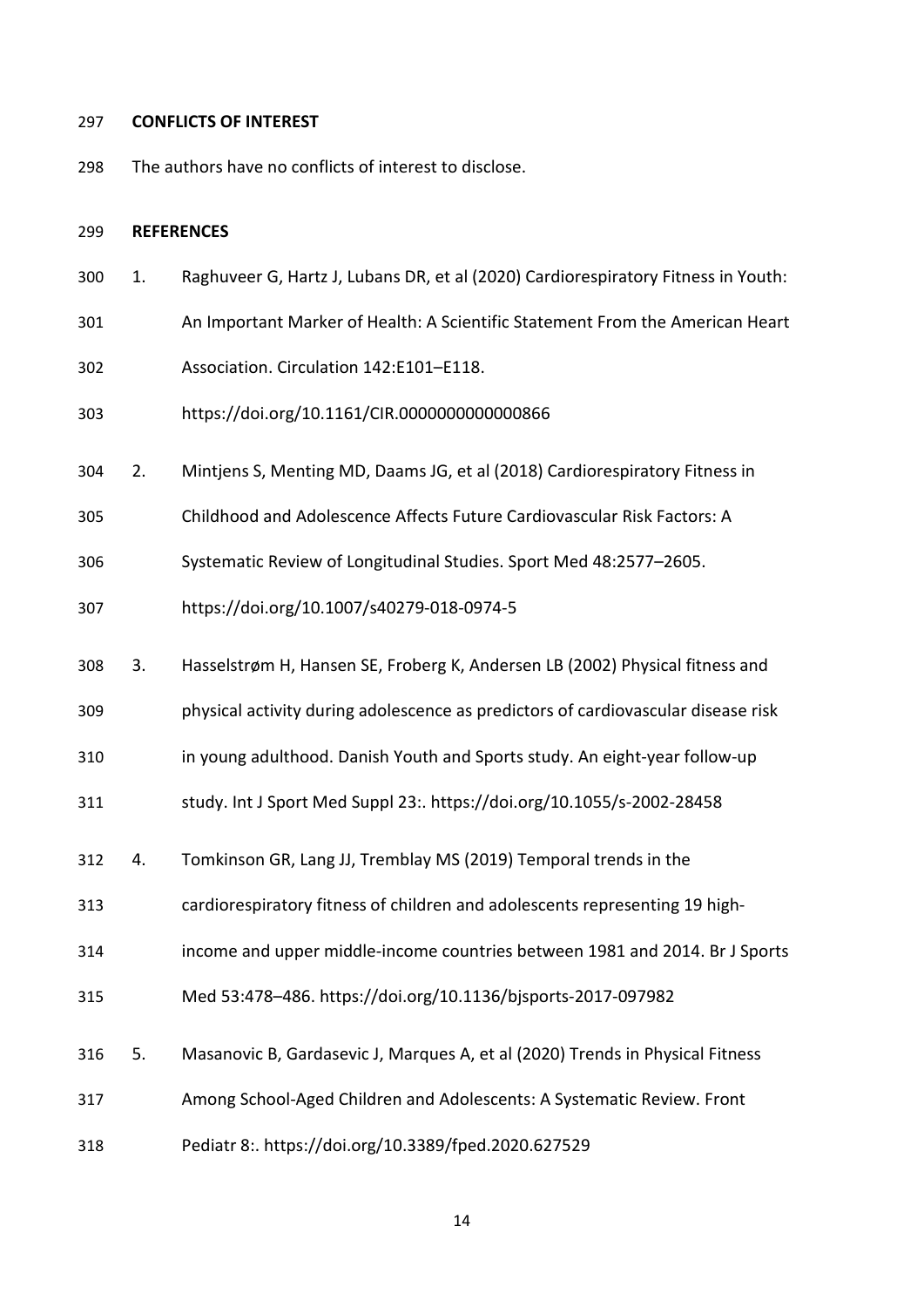| 319 | 6.  | Nevill AM, Duncan MJ, Sandercock G (2020) Modeling the dose-response                  |
|-----|-----|---------------------------------------------------------------------------------------|
| 320 |     | rate/associations between VO2max and self-reported Physical Activity                  |
| 321 |     | Questionnaire in children and adolescents. J Sport Heal Sci 9:90-95.                  |
| 322 |     | https://doi.org/10.1016/j.jshs.2019.05.001                                            |
| 323 | 7.  | Ried-Larsen M, Aarts HM, Joyner MJ (2017) Effects of strict prolonged bed rest        |
| 324 |     | on cardiorespiratory fitness: Systematic review and meta-analysis. J Appl Physiol     |
| 325 |     | 123:790-799. https://doi.org/10.1152/japplphysiol.00415.2017                          |
| 326 | 8.  | López-Bueno R, Calatayud J, Casaña J, et al (2020) COVID-19 Confinement and           |
| 327 |     | Health Risk Behaviors in Spain. Front Psychol 11:1-10.                                |
| 328 |     | https://doi.org/10.3389/fpsyg.2020.01426                                              |
| 329 | 9.  | Buonsenso D, Roland D, De Rose C, et al (2021) SCHOOLS CLOSURES DURING                |
| 330 |     | THE COVID-19 PANDEMIC. Pediatr Infect Dis J Publish Ah:1-5.                           |
| 331 |     | https://doi.org/10.1097/INF.0000000000003052                                          |
| 332 | 10. | Aires L, Pratt M, Lobelo F, et al (2011) Associations of cardiorespiratory fitness in |
| 333 |     | children and adolescents with physical activity, active commuting to school, and      |
| 334 |     | screen time. J Phys Act Health 8 Suppl 2:198-205.                                     |
| 335 |     | https://doi.org/10.1123/jpah.8.s2.s198                                                |
| 336 | 11. | Aragón Regional Goverment (2020) Fases de la desescalada del confinamiento            |
| 337 |     | de mayo a septiembre de 2020. In: Desescalada del Confin. en Aragón.                  |
| 338 |     | https://www.aragon.es/coronavirus/desescalada-confinamiento. Accessed 15              |
| 339 |     | Dec 2020                                                                              |
| 340 | 12. | von Elm E, Altman DG, Egger M, et al (2008) The Strengthening the Reporting of        |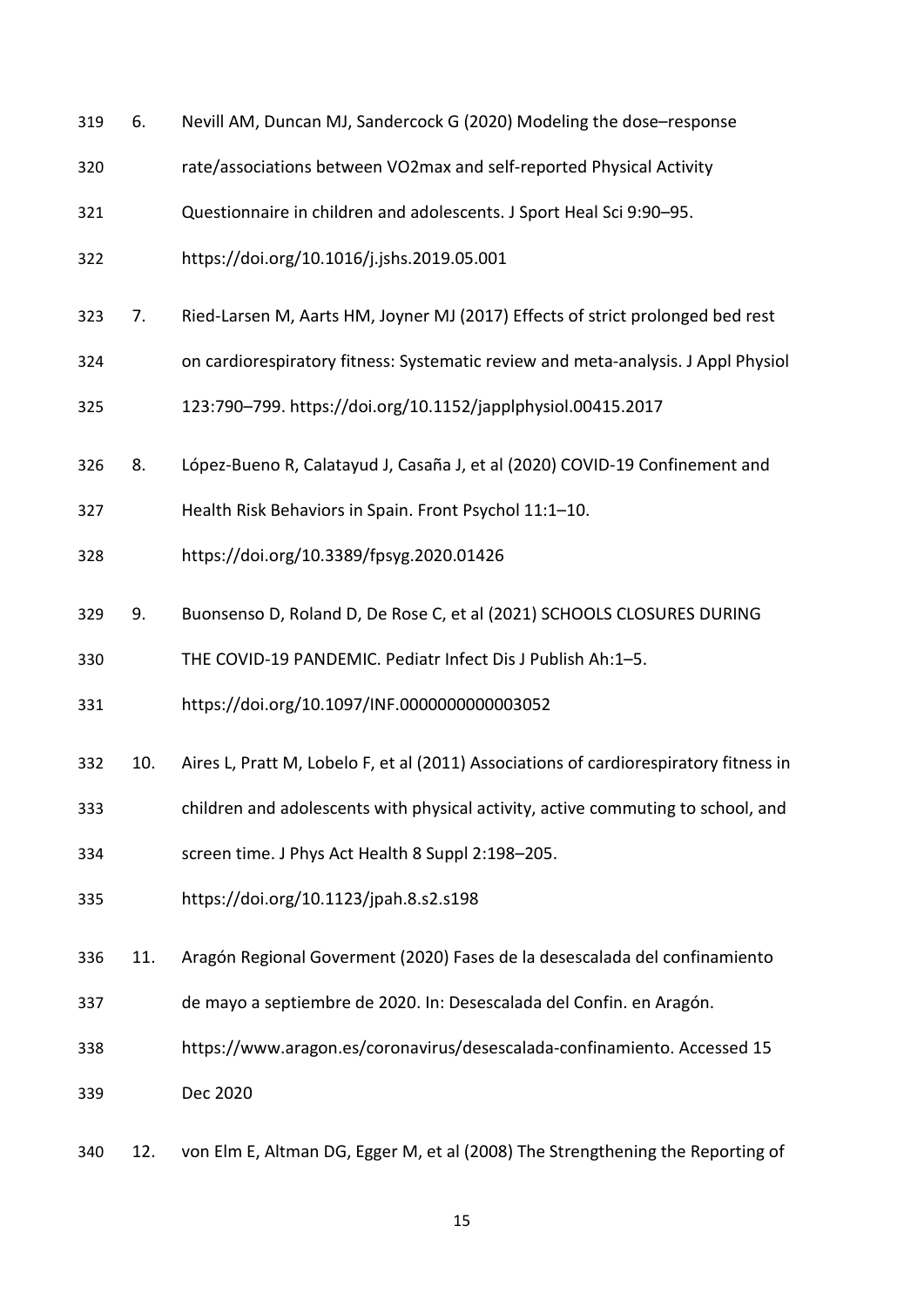- Observational Studies in Epidemiology (STROBE) statement: guidelines for
- reporting observational studies. J Clin Epidemiol 61:344–349.
- https://doi.org/10.1016/j.jclinepi.2007.11.008
- 13. Léger LA, Mercier D, Gadoury C, Lambert J (1988) The multistage 20 metre
- shuttle run test for aerobic fitness. J Sports Sci 6:93–101.
- https://doi.org/10.1080/02640418808729800
- 14. Eisenmann JC, Laurson KR, Welk GJ (2011) Aerobic fitness percentiles for U.S.
- adolescents. Am J Prev Med 41:106–110.
- https://doi.org/10.1016/j.amepre.2011.07.005
- 15. Pietrobelli A, Pecoraro L, Ferruzzi A, et al (2020) Effects of COVID-19 Lockdown
- on Lifestyle Behaviors in Children with Obesity Living in Verona, Italy: A
- Longitudinal Study. Obesity 28:1382–1385. https://doi.org/10.1002/oby.22861
- 16. López-Bueno R, López-Sánchez GF, Casajús JA, et al (2020) Health-Related
- Behaviors Among School-Aged Children and Adolescents During the Spanish
- Covid-19 Confinement. Front Pediatr 8:1–11.
- https://doi.org/10.3389/fped.2020.00573
- 17. Armstrong N, Welsman JR (1994) Assessment and interpretation of aerobic
- fitness in children and adolescents. Exerc Sport Sci Rev 22:435–476.
- https://doi.org/10.1249/00003677-199401000-00016
- 18. Baxter-Jones ADG, Maffulli N (2003) Endurance in young athletes: It can be trained. Br J Sports Med 37:96–97. https://doi.org/10.1136/bjsm.37.2.96
- 19. Stojmenović T, Ćurčić D, Vukašinović-Vesić M, et al (2018) Changes in maximal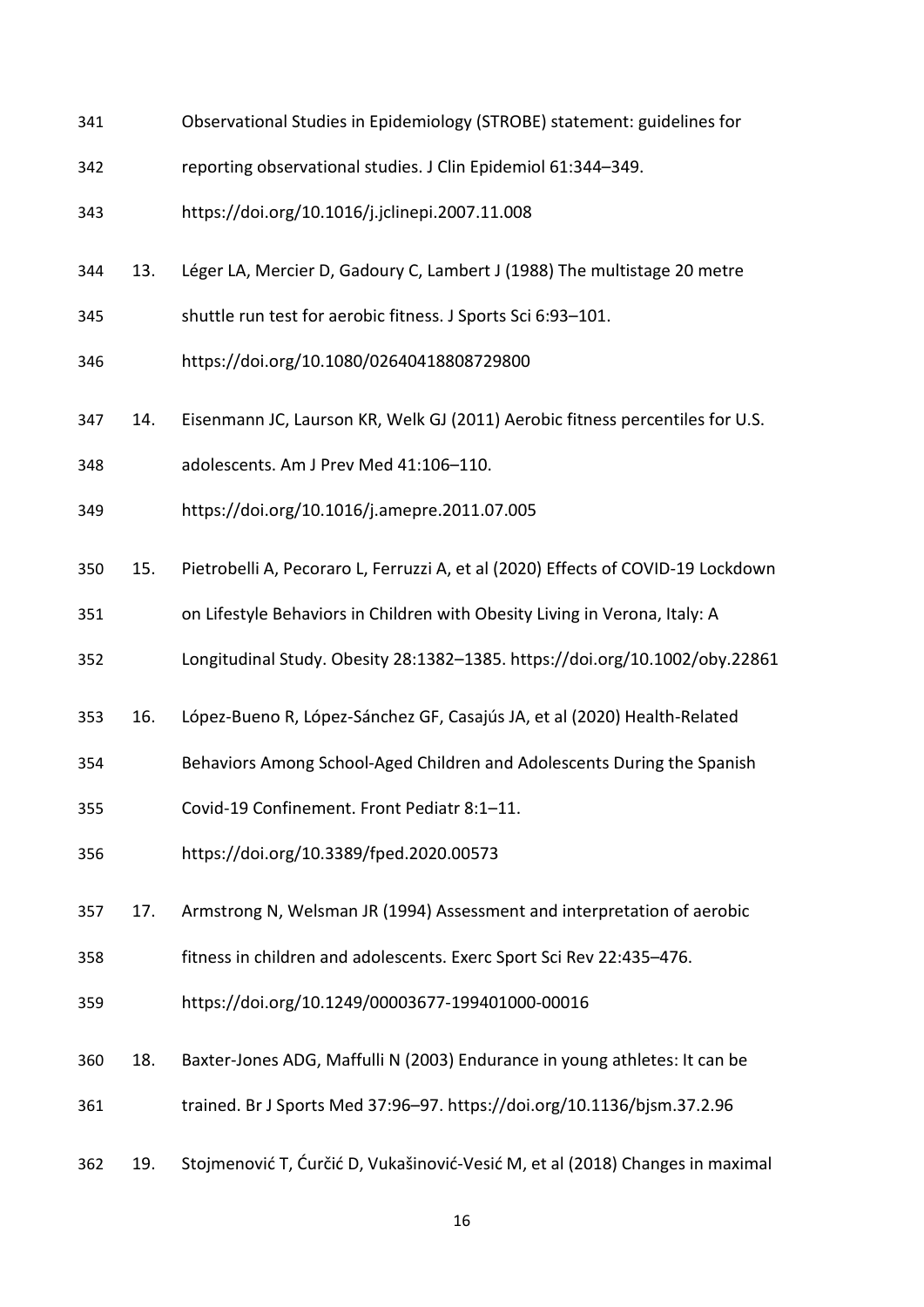| 363 |     | oxygen uptake during growth and development in girls who actively participate     |
|-----|-----|-----------------------------------------------------------------------------------|
| 364 |     | in basketball and non-athletes girls: A longitudinal study. Vojnosanit Pregl      |
| 365 |     | 75:481-486. https://doi.org/10.2298/VSP150901326S                                 |
| 366 | 20. | Buonsenso D, Munblit D, De Rose C, et al (2021) Preliminary Evidence on Long      |
| 367 |     | COVID in children. medRxiv 2021.01.23.21250375.                                   |
| 368 |     | https://doi.org/10.1101/2021.01.23.21250375                                       |
| 369 | 21. | Petersen TL, Møller LB, Brønd JC, et al (2020) Association between parent and     |
| 370 |     | child physical activity: A systematic review. Int J Behav Nutr Phys Act 17:.      |
| 371 |     | https://doi.org/10.1186/s12966-020-00966-z                                        |
| 372 | 22. | Rhodes RE, Blanchard CM, Quinlan A, et al (2019) Family Physical Activity         |
| 373 |     | Planning and Child Physical Activity Outcomes: A Randomized Trial. Am J Prev      |
| 374 |     | Med 57:135-144. https://doi.org/10.1016/j.amepre.2019.03.007                      |
| 375 | 23. | Pedroni C, Dujeu M, Moreau N, et al (2019) Environmental correlates of physical   |
| 376 |     | activity among children 10 to 13 years old in Wallonia (Belgium). BMC Public      |
| 377 |     | Health 19:1-12. https://doi.org/10.1186/s12889-019-6509-7                         |
| 378 | 24. | Maitland C, Stratton G, Foster S, et al (2013) A place for play? The influence of |
| 379 |     | the home physical environment on children's physical activity and sedentary       |
| 380 |     | behaviour. Int J Behav Nutr Phys Act 10:. https://doi.org/10.1186/1479-5868-      |
| 381 |     | 10-99                                                                             |
| 382 | 25. | Rahman S, Maximova K, Carson V, et al (2019) Stay in or play out? The influence   |
| 383 |     | of weather conditions on physical activity of grade 5 children in Canada. Can J   |
| 384 |     | Public Heal 110:169-177. https://doi.org/10.17269/s41997-019-00176-6              |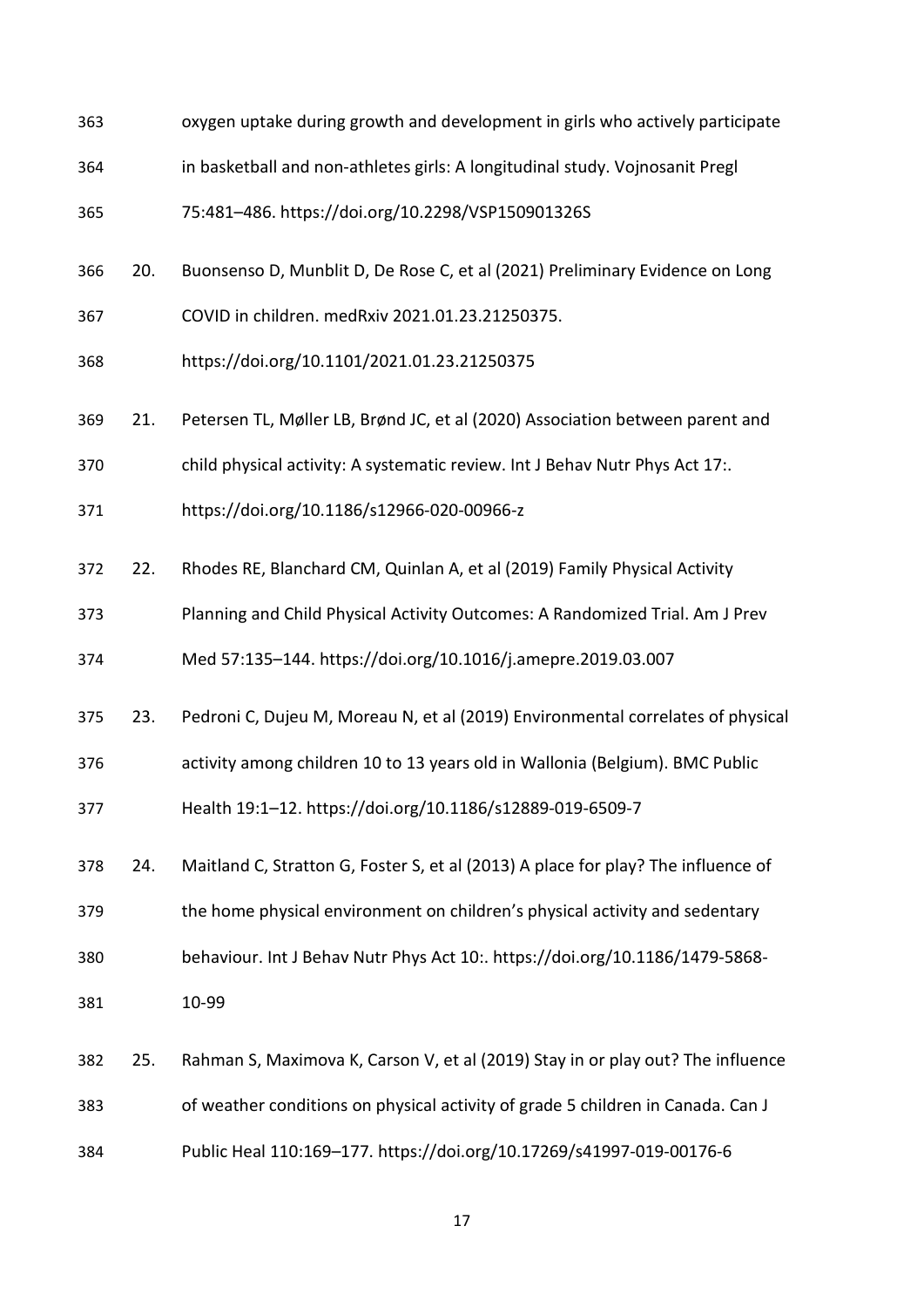| 385 | 26. | Berndtsson G, Mattsson E, Marcus C, Larsson UE (2007) Age and gender               |
|-----|-----|------------------------------------------------------------------------------------|
| 386 |     | differences in VO2max in Swedish obese children and adolescents. Acta Paediatr     |
| 387 |     | Int J Paediatr 96:567-571. https://doi.org/10.1111/j.1651-2227.2007.00139.x        |
| 388 | 27. | Svedenhag J (1995) Maximal and submaximal oxygen uptake during running:            |
| 389 |     | how should body mass be accounted for? Scand J Med Sci Sports 5:175-180.           |
| 390 |     | https://doi.org/10.1111/j.1600-0838.1995.tb00033.x                                 |
| 391 | 28. | Chillón P, Ortega FB, Ferrando JA, Casajus JA (2011) Physical fitness in rural and |
| 392 |     | urban children and adolescents from spain. J Sci Med Sport 14:417-423.             |
| 393 |     | https://doi.org/10.1016/j.jsams.2011.04.004                                        |
| 394 |     |                                                                                    |
| 395 |     |                                                                                    |
| 396 |     |                                                                                    |
| 397 |     |                                                                                    |
| 398 |     |                                                                                    |
| 399 |     |                                                                                    |
| 400 |     |                                                                                    |
| 401 |     |                                                                                    |
| 402 |     |                                                                                    |
| 403 |     |                                                                                    |
| 404 |     |                                                                                    |
| 405 |     |                                                                                    |
| 406 |     |                                                                                    |
| 407 |     |                                                                                    |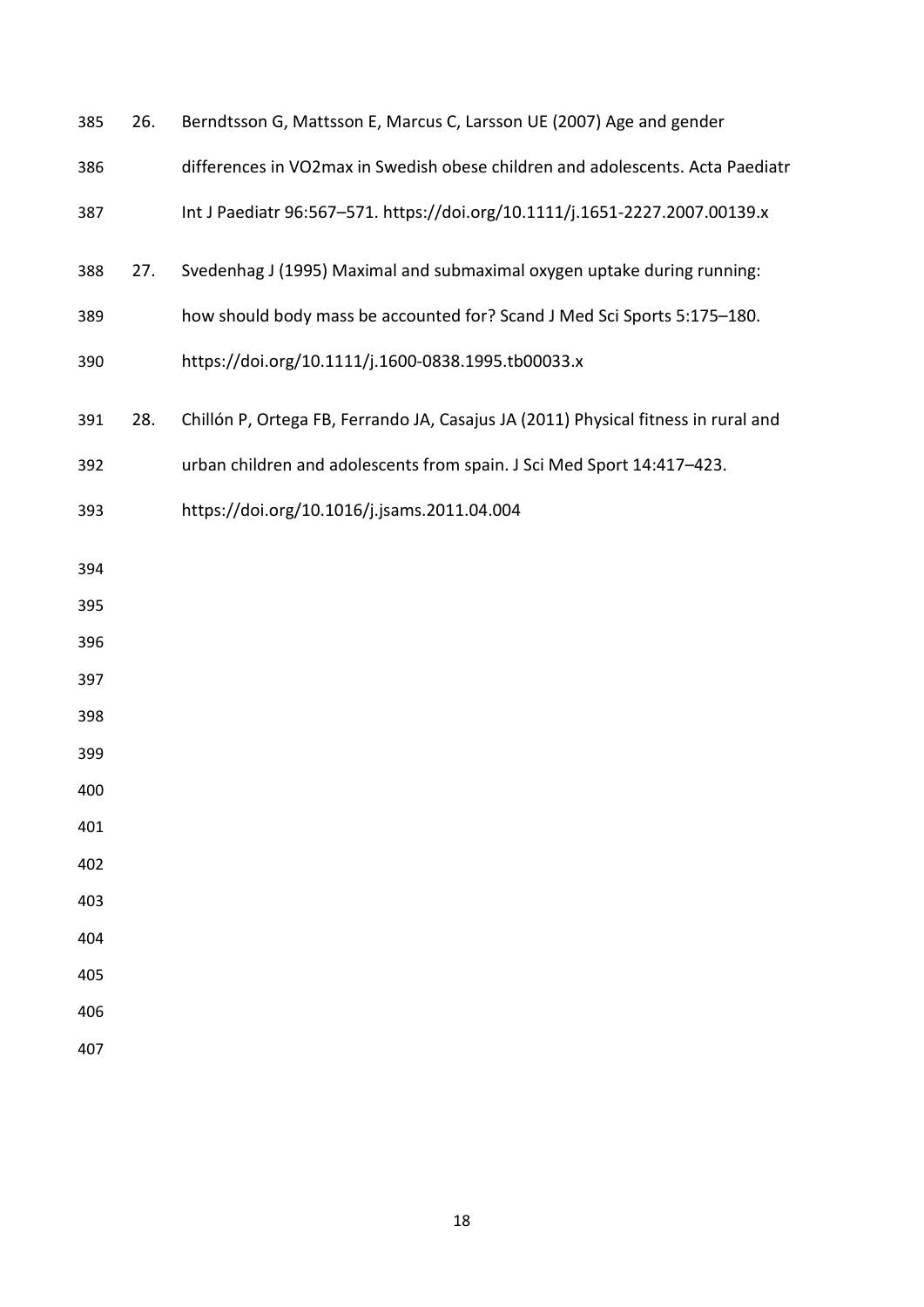|                  | %<br>n              |                         | $VO2$ max<br>before<br>confineme<br>nt (SD) <sup>a</sup> | $VO2$ max<br>after<br>confineme<br>nt (SD) <sup>a</sup> | <b>Differenc</b><br>$e$ of $VO2$<br>max<br>(before-<br>after)<br>(SD) <sup>a</sup> | $\boldsymbol{p}$<br><b>Values</b><br>b | $\mathbf{t}$   | df                  | $\boldsymbol{d}^c$ | p<br><b>Values</b><br>d |
|------------------|---------------------|-------------------------|----------------------------------------------------------|---------------------------------------------------------|------------------------------------------------------------------------------------|----------------------------------------|----------------|---------------------|--------------------|-------------------------|
| Overa            | 8                   |                         | 46.2(.6)                                                 | 45.7(.7)                                                | $-.5(.3)$                                                                          | .12                                    | 1.5            | 8                   | .0                 |                         |
| $\mathbf{I}$     | 9                   |                         |                                                          |                                                         |                                                                                    |                                        | 6              | 8                   | 8                  |                         |
| Age              |                     |                         |                                                          |                                                         |                                                                                    |                                        |                |                     |                    | .75                     |
| 12               | 2                   | 32.                     | 47.3(.7)                                                 | 46.7(.9)                                                | $-.6(.4)$                                                                          | .15                                    | 1.4            | $\overline{2}$      | $\cdot$ 1          |                         |
| years            | 9                   | 6                       |                                                          |                                                         |                                                                                    |                                        | 9              | 8                   | 4                  |                         |
| 14               | 6                   | 67.                     | 45.7(.8)                                                 | 45.3(1.0)                                               | $-.4(.4)$                                                                          | .32                                    | 1.0            | 5                   | $\cdot 0$          |                         |
| years            | 0                   | $\overline{\mathbf{4}}$ |                                                          |                                                         |                                                                                    |                                        | 0              | 9                   | 6                  |                         |
| <b>Sex</b>       |                     |                         |                                                          |                                                         |                                                                                    |                                        |                |                     |                    | .10                     |
| <b>Boys</b>      | 4                   | 50.                     | 48.7(.9)                                                 | 48.7(.9)                                                | .0(0.0)                                                                            | .97                                    | .04            | 4                   | $\cdot$ 0          | .12                     |
|                  | 5                   | 6                       |                                                          |                                                         |                                                                                    |                                        |                | 4                   | $\overline{2}$     |                         |
| 12               | $\mathbf{1}$        | 24.                     | 50.2(1.6)                                                | 49.0(1.3)                                               | $-1.2(.7)$                                                                         | .14                                    | 1.6            | 1                   | $\cdot$ .2         |                         |
| years            | $\mathbf{1}$        | $\overline{\mathbf{4}}$ |                                                          |                                                         |                                                                                    |                                        | $\mathbf{1}$   | 0                   | 5                  |                         |
| 14               | 3                   | 75.                     | 48.2(1.1)                                                | 48.6(1.1)                                               | .4(.5)                                                                             | .44                                    | .78            | 3                   | $\cdot$ 0          |                         |
| years            | 4                   | 6                       |                                                          |                                                         |                                                                                    |                                        |                | 3                   | 6                  |                         |
| Girls            | 4                   | 49.                     | 43.7(.7)                                                 | 42.7(0.8)                                               | $-1.0(.4)$                                                                         | .02                                    | 2.3            | 4                   | $\mathbf{.1}$      | .17                     |
|                  | 4                   | $\overline{4}$          |                                                          |                                                         |                                                                                    |                                        | $\overline{4}$ | 3                   | 9                  |                         |
| 12               | $\mathbf{1}$        | 40.                     | 45.7(.9)                                                 | 45.4(0.7)                                               | $-.3(.5)$                                                                          | .58                                    | .57            | $\mathbf{1}$        | $\cdot$ 0          |                         |
| years            | 8                   | 9                       |                                                          |                                                         |                                                                                    |                                        |                | $\overline{7}$      | 8                  |                         |
| 14               | $\overline{2}$      | 59.                     | 42.3(1.0)                                                | 40.8(1.2)                                               | $-1.5(.6)$                                                                         | .02                                    | 2.4            | $\overline{2}$      | $\cdot$ .2         |                         |
| years            | 6                   | $\mathbf{1}$            |                                                          |                                                         |                                                                                    |                                        | $\mathbf{1}$   | 5                   | 6                  |                         |
| <b>BMI</b>       |                     |                         |                                                          |                                                         |                                                                                    |                                        |                |                     |                    | .61                     |
| (kg/m)<br>$^{2}$ |                     |                         |                                                          |                                                         |                                                                                    |                                        |                |                     |                    |                         |
| Tertile<br>1     | 3<br>0              | 33.<br>$\overline{7}$   | 45.6(1.1)                                                | 45.4(1.2)                                               | $-.3(.5)$                                                                          | .64                                    | .48            | 2<br>9              | .0<br>4            |                         |
|                  | 3                   | 33.                     | 47.0(1.2)                                                | 46.2(1.2)                                               | $-.8(.6)$                                                                          | .21                                    | 1.2            | $\overline{2}$      | $\cdot\mathbf{1}$  |                         |
| Tertile<br>2     | 0                   | $\overline{7}$          |                                                          |                                                         |                                                                                    |                                        | $\overline{7}$ | 9                   | $\mathbf{1}$       |                         |
| Tertile<br>3     | $\overline{2}$<br>9 | 32.<br>6                | 46.1(1.0)                                                | 45.6(1.3)                                               | $-.5(2.7)$                                                                         | .37                                    | .92            | $\overline{2}$<br>8 | $.0\,$<br>7        |                         |

Table 1. Differences of maximal oxygen uptake (VO<sub>2</sub> max) before and after COVID-19 confinement.

<sup>a</sup>ml.kg<sup>-1</sup>.min<sup>-1 b</sup>T-paired test (P). 'Cohen's d: Small .20; Medium .50; Large .80. <sup>d</sup>T-test for independent subgroups within categories

409

410

411

412